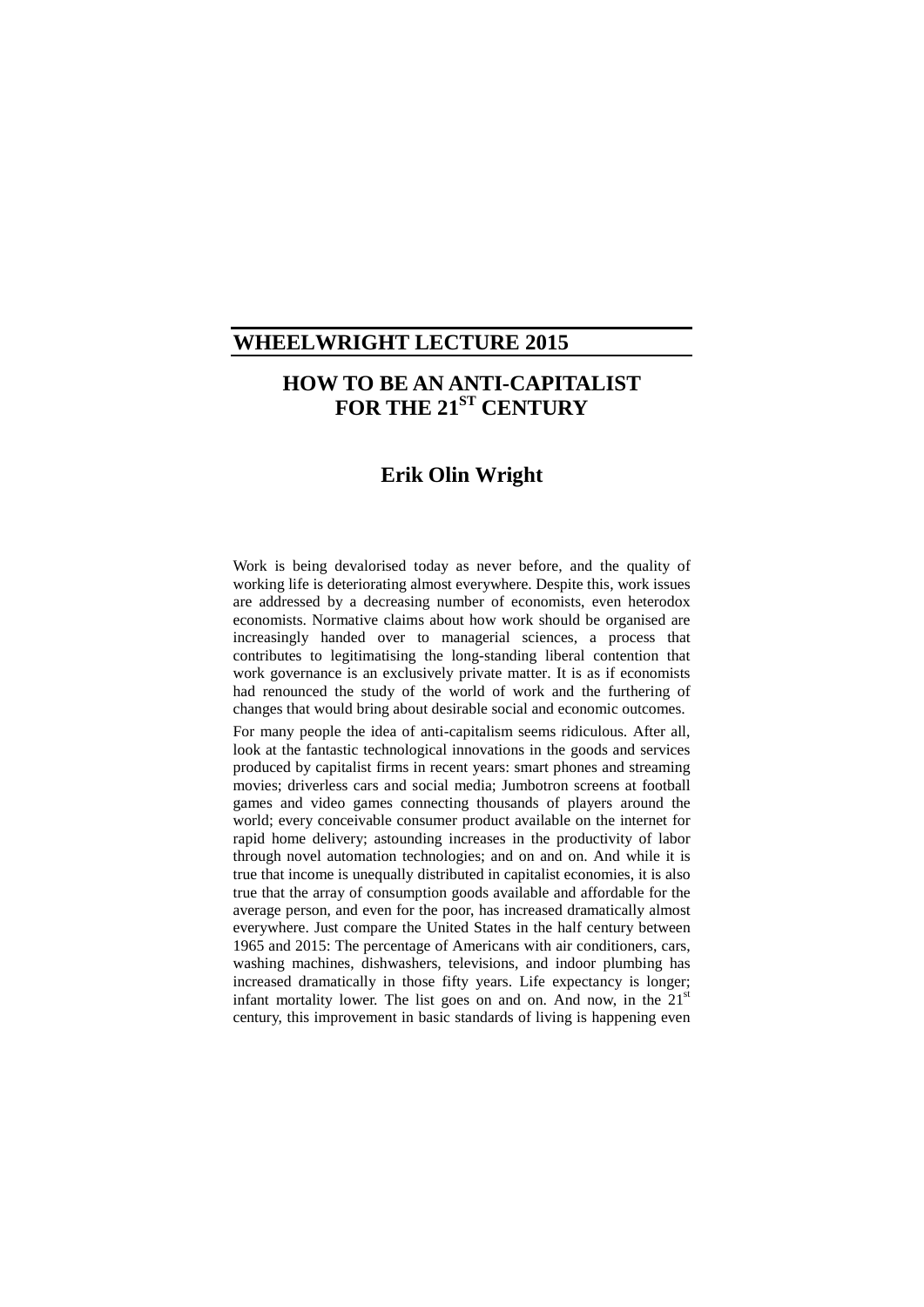in the poorer regions of the world as well: look at the improvement in material standards of living of people in China since China embraced the free market. What's more, look what happened when Russia and China tried an alternative to capitalism! Even aside from the political oppression and brutality of those regimes, they were economic failures. So, if you care about improving the lives of people, how can you be anticapitalist? That is one story, the standard story.

Here is another story: The hallmark of capitalism is poverty in the midst of plenty. This is not the only thing wrong with capitalism, but it is the feature of capitalist economies that is its gravest failing. Especially the poverty of children who clearly bear no responsibility for their plight is morally reprehensible in rich societies where such poverty could be easily eliminated. Yes, there is economic growth, technological innovation, increasing productivity and a downward diffusion of consumer goods, but along with capitalist economic growth comes destitution for many whose livelihoods have been destroyed by the advance of capitalism, precariousness for those at the bottom of the capitalist labor market, and alienating and tedious work for the majority.

Capitalism has generated massive increases in productivity and extravagant wealth for some, yet many people still struggle to make ends meet. Capitalism is an inequality enhancing machine as well as a growth machine. What's more, it is becoming ever-clearer that capitalism, driven by the relentless search for profits, is destroying the environment. And in any case, the pivotal issue is not whether material conditions on average have improved in the long run within capitalist economies, but rather whether, looking forward from this point in history, things would be better for most people in an alternative kind of economy. It is true that the centralized, authoritarian state-run economies of twentieth century Russia and China were in many ways economic failures, but these are not the only possibilities.

Both of these accounts are anchored in the realities of capitalism. It is not an illusion that capitalism has transformed the material conditions of life in the world and enormously increased human productivity; many people have benefited from this. But equally, it is not an illusion that capitalism generates great harms and perpetuates eliminable forms of human suffering. Where the real disagreement lies – a disagreement that is fundamental – is over whether it is possible to have the productivity, innovation and dynamism that we see in capitalism without the harms.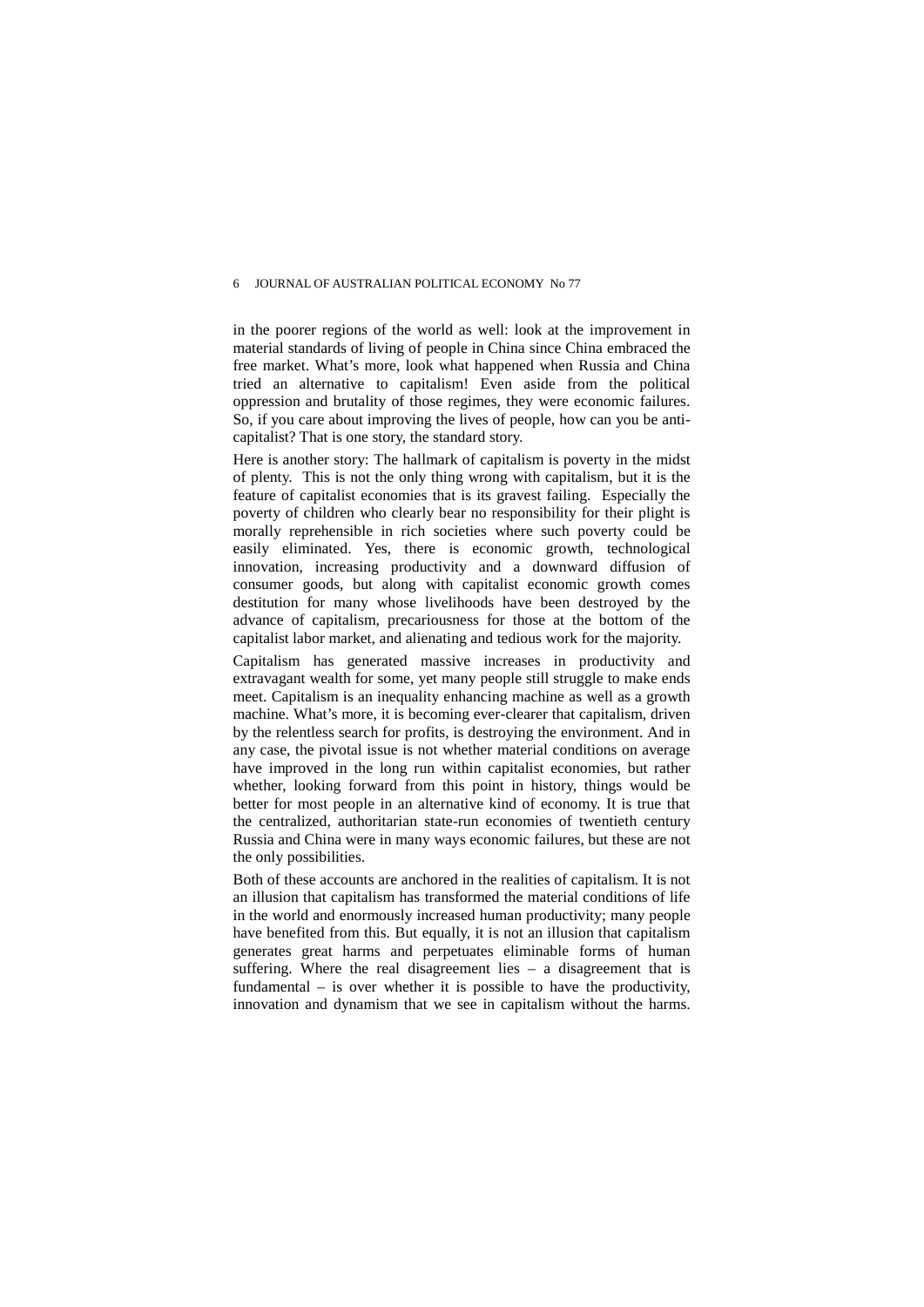Margaret Thatcher famously announced in the early 1980s, "There is No Alternative"; two decades later the World Social Forum declared "Another World is Possible".

My central argument is this: First, another world is indeed possible. Second, it would improve the conditions for human flourishing for most people. Third, elements of this new world are already being created in the world as it is. And finally, there are ways to move from here to there. Anti-capitalism is possible not simply as a moral stance towards the harms and injustices in the world in which we live, but as a practical stance towards building an alternative for greater human flourishing.

# **Four Types of Anti-Capitalism**

Capitalism breeds anti-capitalists. In some times and places the resistance to capitalism becomes crystallized in coherent ideologies with systematic diagnoses of the source of harms and clear prescriptions about what to do to eliminate them. In other circumstances anti-capitalism is submerged within motivations that on the surface have little to do with capitalism, such as religious beliefs that lead people to reject modernity and seek refuge in isolated communities. But always, wherever capitalism exists there is discontent and resistance in one form or other.

Historically, anti-capitalism has been animated by four different logics of resistance: *smashing* capitalism, *taming* capitalism, *escaping* capitalism, and *eroding* capitalism. These often co-exist and intermingle, but they each constitute a distinct way of responding to the harms of capitalism. These four forms of anti-capitalism can be thought of as varying along two dimensions. One concerns the *goal of strategies* responding to the harms of capitalism: strategies can either envision transcending the structures of capitalism or simply neutralizing the worst harms of capitalism. The second dimension concerns the *primary target of the strategy*: strategies can either primarily work through the state and be directed at macro-levels of the system, or strategies can be directed at the micro-level, focusing on the economic activities of individuals, organizations, and communities. Taking these two dimensions together gives us the typology in Table 1 on the next page.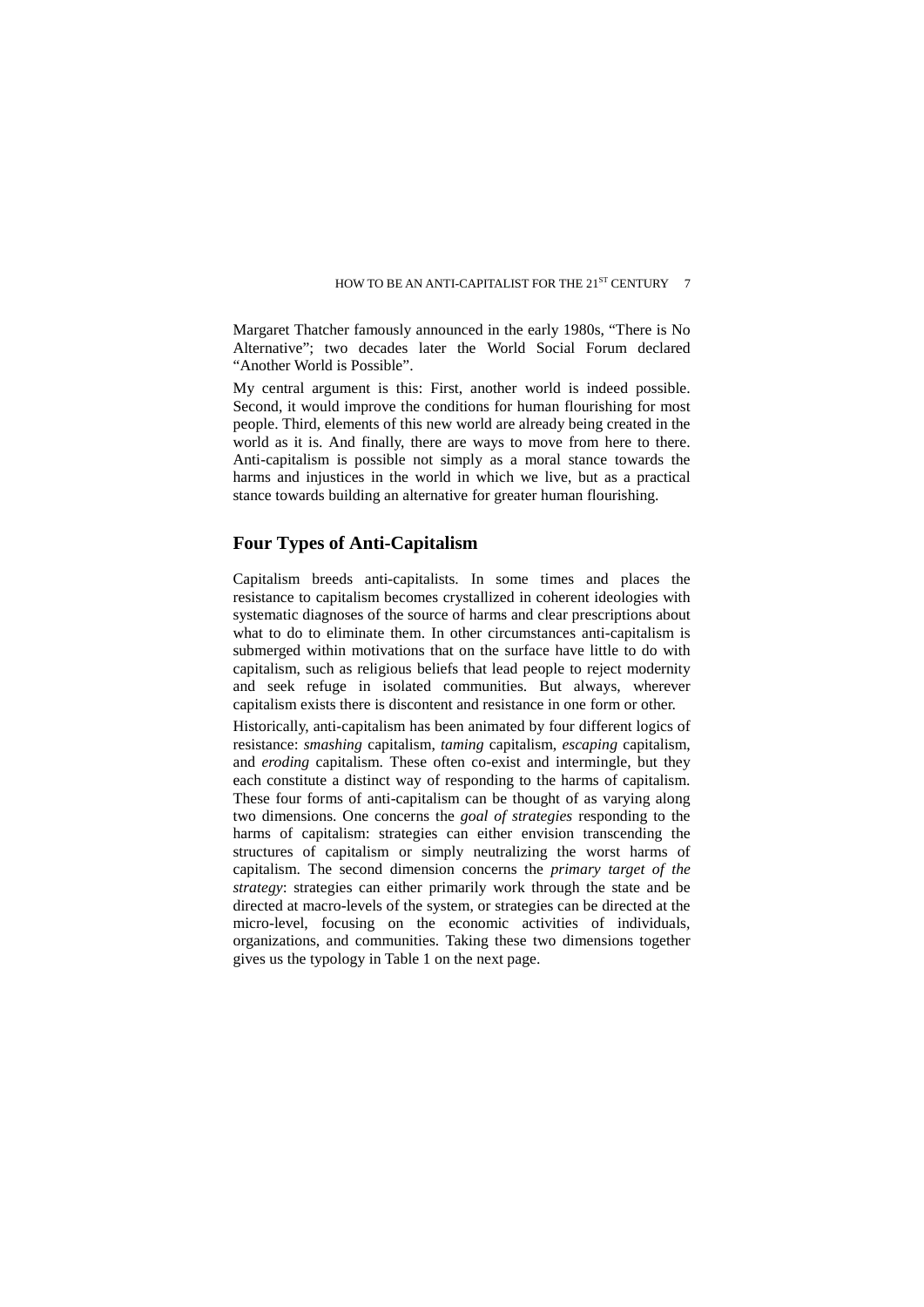|                                           |                     | <b>Goal of Strategies</b>  |                                   |
|-------------------------------------------|---------------------|----------------------------|-----------------------------------|
|                                           |                     | <b>Neutralizing Harms</b>  | Transcending<br><b>Structures</b> |
| Primary<br>Target of<br><b>Strategies</b> | Macro-<br>Political | Taming Capitalism          | <b>Smashing Capitalism</b>        |
|                                           | Micro-<br>Social    | <b>Escaping Capitalism</b> | <b>Eroding Capitalism</b>         |

# **Table 1: Four Strategic Logics of Anti-Capitalism**

#### **Smashing Capitalism**

Given the way capitalism devastates the lives so many people and given the power of its dominant classes and elites to protect their interests and defend the status quo, it is easy to understand the attractiveness of the idea of smashing capitalism. The argument goes something like this:

The system is rotten. All efforts to make life tolerable within it will eventually fail. From time to time small reforms that improve the lives of people may be possible when popular forces are strong, but such improvements will always be fragile, vulnerable to attack and reversible. Ultimately it is an illusion that capitalism can be rendered a benign social order in which ordinary people can live flourishing, meaningful lives. At its core, capitalism is unreformable. The only hope is to destroy it, sweep away the rubble and then build an alternative. As the closing words of the early twentieth century song *Solidarity Forever* proclaim, "We can bring to birth a new world from the ashes of the old."

But how to do this? How is it possible for anti-capitalist forces to amass sufficient power to destroy capitalism and replace it with a better alternative? This is indeed a daunting task, for the power of dominant classes that makes reform an illusion also blocks the revolutionary goal of a rupture in the system. Anti-capitalist revolutionary theory, informed by the writings of Marx and extended by Lenin, Gramsci and others, offered an attractive argument about how this could take place: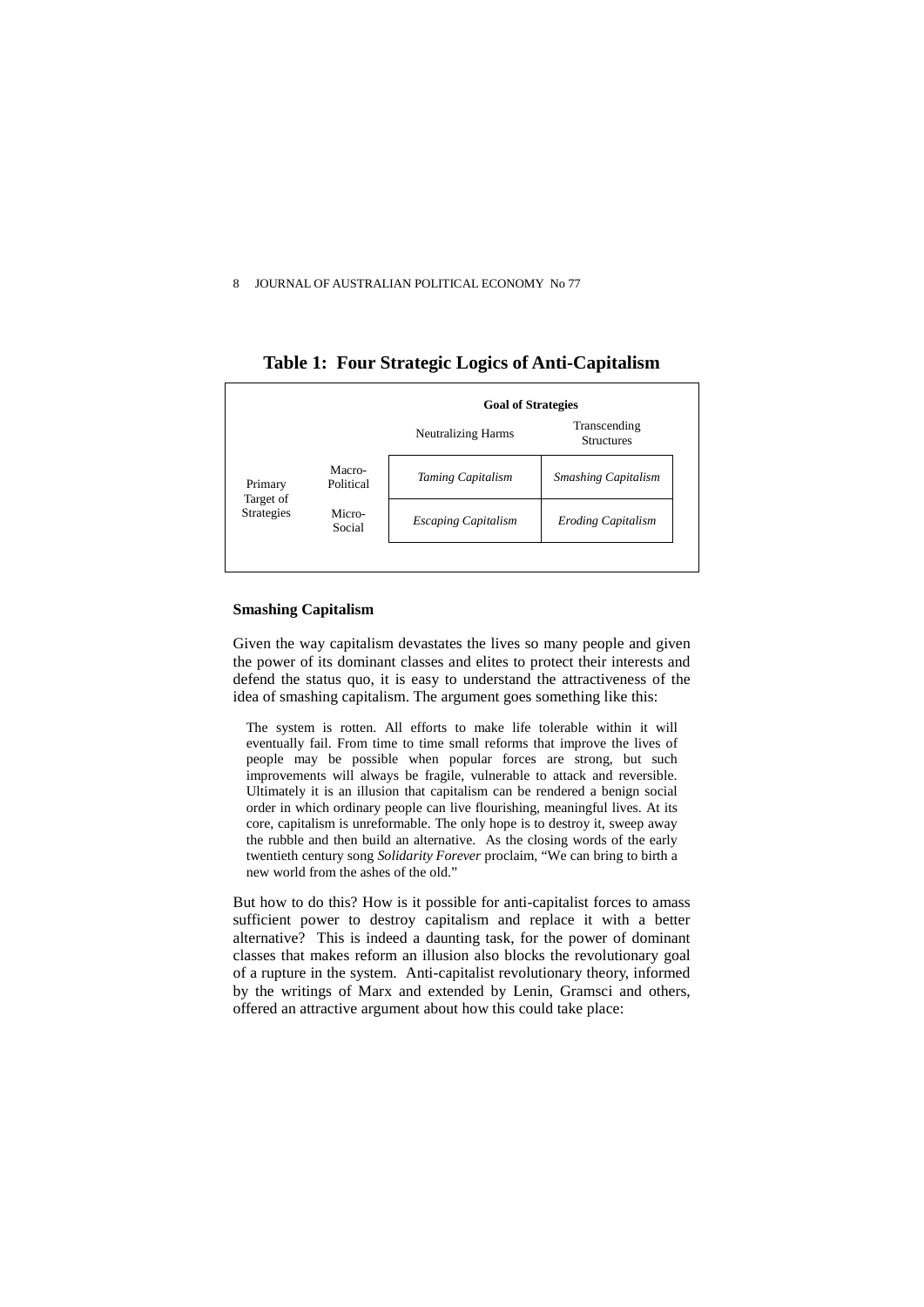While it is true that much of the time capitalism seems unassailable, it is also a deeply contradictory system, prone to disruptions and crises. Sometimes those crises reach an intensity which makes the system as a whole fragile, vulnerable to challenge. In the strongest versions of the theory, there are even underlying tendencies in the "laws of motion" of capitalism for the intensity of such system-weakening crises to increase over time, so that in the long-term capitalism becomes unsustainable; it destroys its own conditions of existence. But even if there is no systematic tendency for crises to become ever-worse, what can be predicted is that periodically there will be intense capitalist economic crises in which the system becomes vulnerable and ruptures become possible. This provides the context in which a revolutionary party can lead a mass mobilization to seize state power, either through elections or through a violent overthrow of the existing regime. Once in control of the state, the first task is to refashion the state itself to make it a suitable weapon of ruptural transformation, and then use that power to repress the opposition of the dominant classes and their allies, dismantle the pivotal structures of capitalism, and build the necessary institutions for an alternative economic system.

In the  $20<sup>th</sup>$  century various versions of this general line of reasoning animated the imagination of revolutionaries around the world. Revolutionary Marxism infused struggles with hope and optimism, for it not only provided a potent indictment of the world as it existed, but also provided a plausible scenario for how an emancipatory alternative could be realized. This gave people courage, sustaining the belief that they were on the side of history and that the enormous commitment and sacrifices they were called on to make in their struggles against capitalism had real prospects of eventually succeeding. And sometimes, if rarely, such struggles did culminate in the revolutionary seizure of state power.

The results of such revolutionary seizures of power, however, were never the creation of a democratic, egalitarian, emancipatory alternative to capitalism. While revolutions in the name of socialism and communism did demonstrate that it was possible "to build a new world on the ashes of the old," and in certain specific ways they may have improved the material conditions of life of most people for a period of time, the evidence of the heroic attempts at rupture in the  $20<sup>th</sup>$  century is that they do not produce the kind of new world envisioned in revolutionary ideology. It is one thing to burn down old institutions; it is quite another to build emancipatory new institutions from the ashes.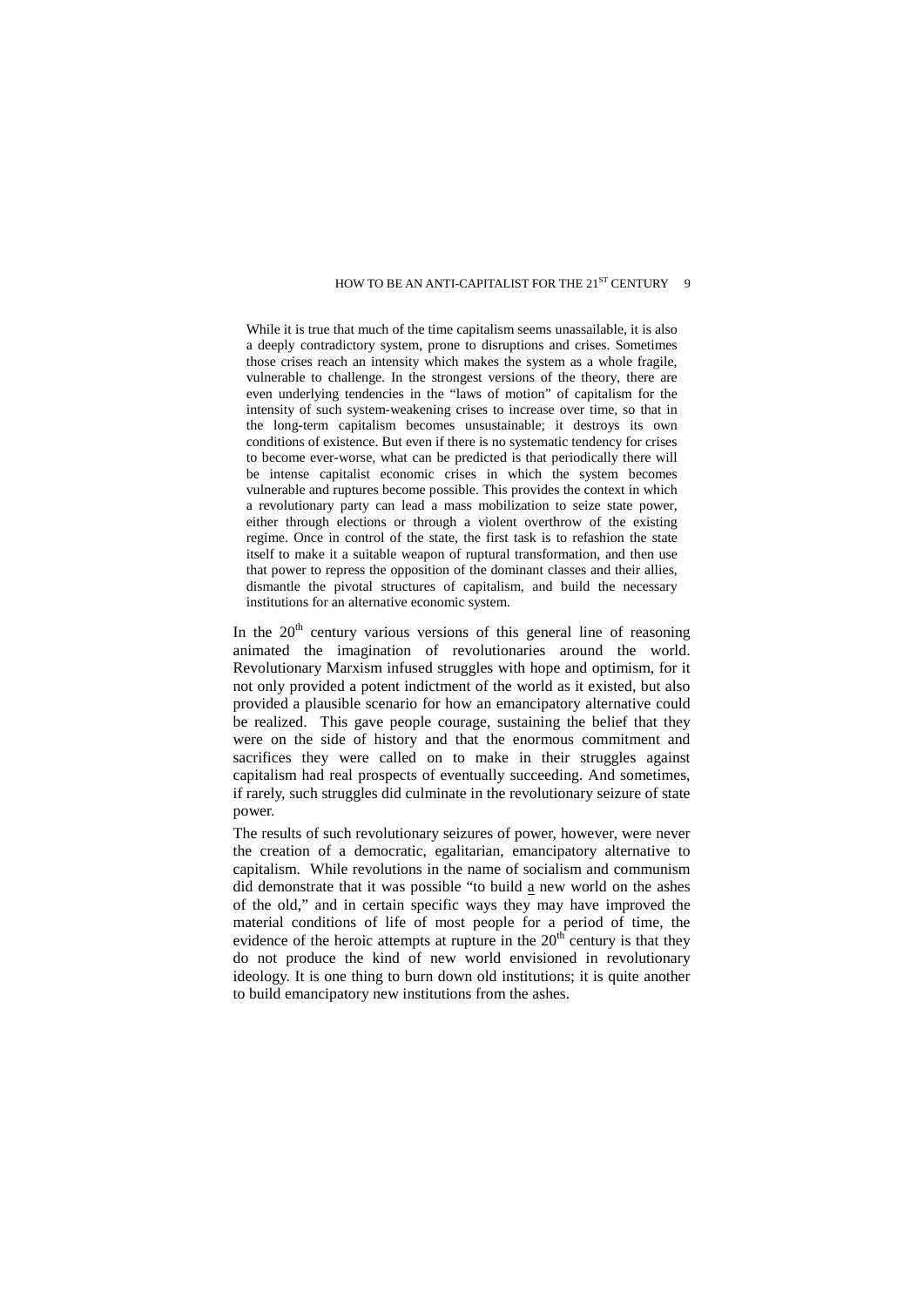Why the revolutions of the  $20<sup>th</sup>$  century never resulted in robust, sustainable human emancipation is, of course, a hotly debated matter. Some people argue that this was just because of the historically specific, unfavorable circumstances of the attempts at system-wide ruptures. Revolutions occurred in economically backward societies, surrounded by powerful enemies. Some argue it was because of strategic errors of the leadership of those revolutions. Others indict the motives of leadership: the leaders that triumphed in the course of revolutions were motivated by desires for status and power rather than the empowerment and wellbeing of the masses. And still others argue that failure is intrinsic to any attempt at radical rupture in a social system. There are too many moving parts, too much complexity and too many unintended consequences. As a result, attempts at system-rupture will inevitably tend to unravel into such chaos that revolutionary elites, regardless of their motives, will be compelled to resort to pervasive violence and repression to sustain social order. Such violence, in turn, destroys the possibility for a genuinely democratic, participatory process of building a new society.

Regardless of which (if any) of these explanations are correct, the evidence from the revolutionary tragedies of the  $20<sup>th</sup>$  century is that smashing capitalism doesn't work as a strategy for social emancipation. Nevertheless, the idea of a revolutionary rupture with capitalism has not completely disappeared. Even if it no longer constitutes a coherent strategy of any significant political force, it speaks to the frustration and anger of living in a world of such sharp inequalities and unrealized potentials for human flourishing, and in a political system that seems increasingly undemocratic and unresponsive. If, however, one wants to actually transform capitalism, visions that resonate with anger are not enough; what is needed a strategic logic that has some chance of working in practice.

# **Taming Capitalism**

The major alternative to the idea of smashing capitalism in the  $20<sup>th</sup>$ century was *taming capitalism*. This is the central idea behind the anticapitalist currents within the left of social democratic parties and nonrevolutionary socialist parties. Here is the basic argument:

Capitalism, when left to its own devices, creates great harms. It generates levels of inequality that are destructive to social cohesion; it destroys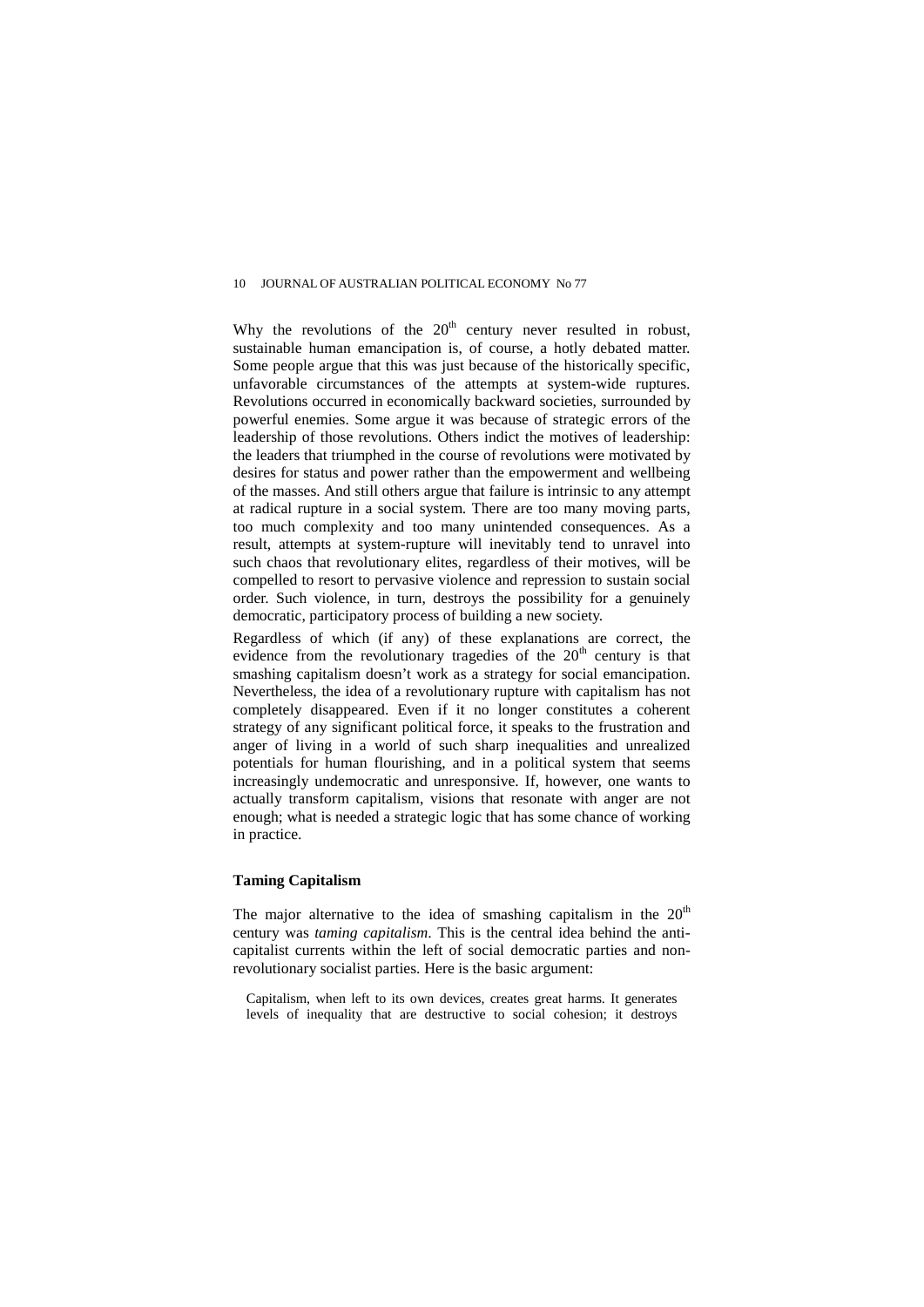traditional jobs and leaves people to fend for themselves; it creates uncertainty and risk in the lives of individuals and whole communities; it harms the environment. These are all consequences of the inherent dynamics of a capitalist economy. Nevertheless, it is possible to build counteracting institutions capable of significantly neutralizing these harms. Capitalism does not need to be left to its own devices; it can be tamed by well-crafted state policies. To be sure, this may involve sharp struggles since it involves reducing the autonomy and power of the capitalist class, and there are no guarantees of success in such struggles. The capitalist class and its political allies will claim that the regulations and redistribution designed to neutralize these "alleged" harms of capitalism will destroy its dynamism, cripple competitiveness, and undermine incentives. Such arguments, however, are simply self-serving rationalizations for privilege and power. Capitalism can be subjected to significant regulation and redistribution to counteract its harms and still provide adequate profits for it to function. To accomplish this requires popular mobilization and political will; one can never rely on the enlightened benevolence of elites. But in the right circumstances, it is possible to win these battles and impose the constraints needed for a more benign form of capitalism.

The idea of taming capitalism does not eliminate the underlying tendency for capitalism to generate harms; it simply counteracts their effects. This is like a medicine which effectively deals with symptoms rather than with the underlying causes of a health problem. Sometimes that is good enough. Parents of newborn babies are often sleep-deprived and prone to headaches. One solution is to take an aspirin and cope; another is to get rid of the baby. Sometimes neutralizing the symptom is better than trying to get rid of the underlying cause.

In what is sometimes called the "Golden Age of Capitalism" – roughly the three decades following World War  $II$  – social democratic policies, especially in those places where they were most thoroughly implemented, did a fairly good job at moving in the direction of a more humane economic system. More specifically, three clusters of state policies significantly counteracted the harms of capitalism:

- Some of the most serious risks people experience in their lives especially around health, employment, and income – were reduced through a fairly comprehensive system of publicly mandated and funded social insurance.
- The state assumed responsibility for the provision of an expansive set of public goods paid for through a robust system of relatively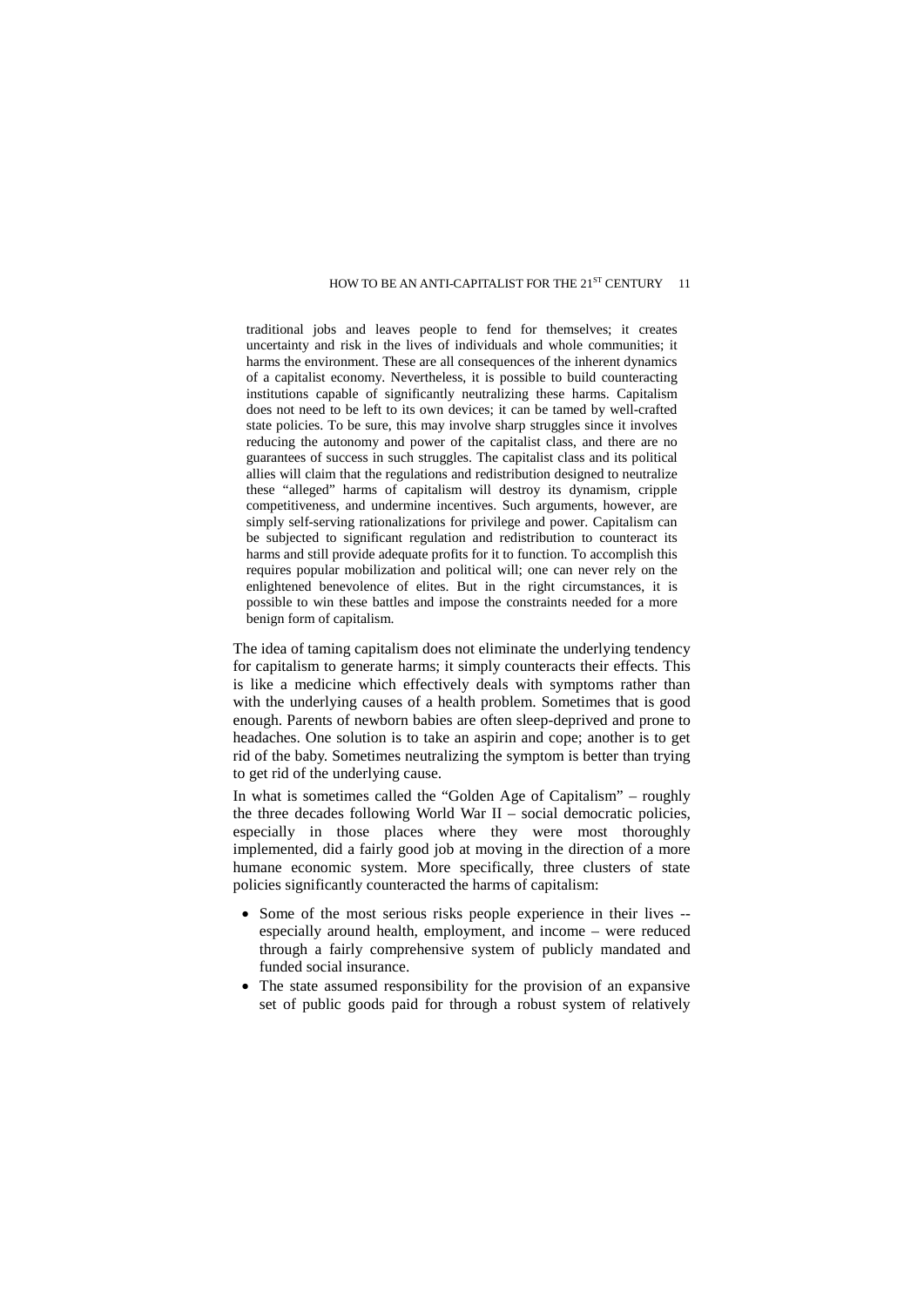high taxation. These public goods included basic and higher education, vocational skill formation, public transportation, cultural activities, recreational facilities, research and development, and macro-economic stability.

• The state also created a regulatory regime designed to deal with the most serious negative externalities of the behavior of investors and firms in capitalist markets: pollution, product and workplace hazards, predatory market behavior, etc.

These policies did not mean that the economy ceased to be capitalist: capitalists were still basically left free to allocate capital on the basis of profit-making opportunities in the market, and aside from taxes, they appropriated the profits generated by those investments to use as they wished. What had changed was that the state took responsibility for correcting the three principle failures of capitalist markets: individual vulnerability to risks, under-provision of public goods, and negative externalities of private profit-maximizing economic activity. The result was a reasonably well-functioning form of capitalism with muted inequalities and muted conflicts. Capitalists may not have preferred this, but it worked well enough. Capitalism had, at least partially been tamed.

That was the Golden Age. The world in the first decades of the  $21<sup>st</sup>$ century looks very different. Everywhere, even in the strongholds of social democracy in Northern Europe, there have been calls for rollbacks of the "entitlements" connected to social insurance, reductions of taxes and the associated provision of public goods, deregulation of many aspects of capitalist production and markets, and privatization of many state services. Taken as a whole, these transformations go under the name of "neoliberalism." A variety of forces have contributed to this reduction of the willingness and apparent capacity of the state to neutralize the harms of capitalism. The globalization of capitalism has made it much easier for capitalist firms to move investments to places in the world with less regulation and cheaper labor. The threat of such movement of capital, along with a variety of technological and demographic changes, has fragmented and weakened the labor movement, making it less capable of resistance and political mobilization. Combined with globalization, the financialization of capital has led to massive increases in wealth and income inequality, which in turn has increased the political leverage of opponents of the social democratic state. Instead of being tamed, capitalism has been unleashed.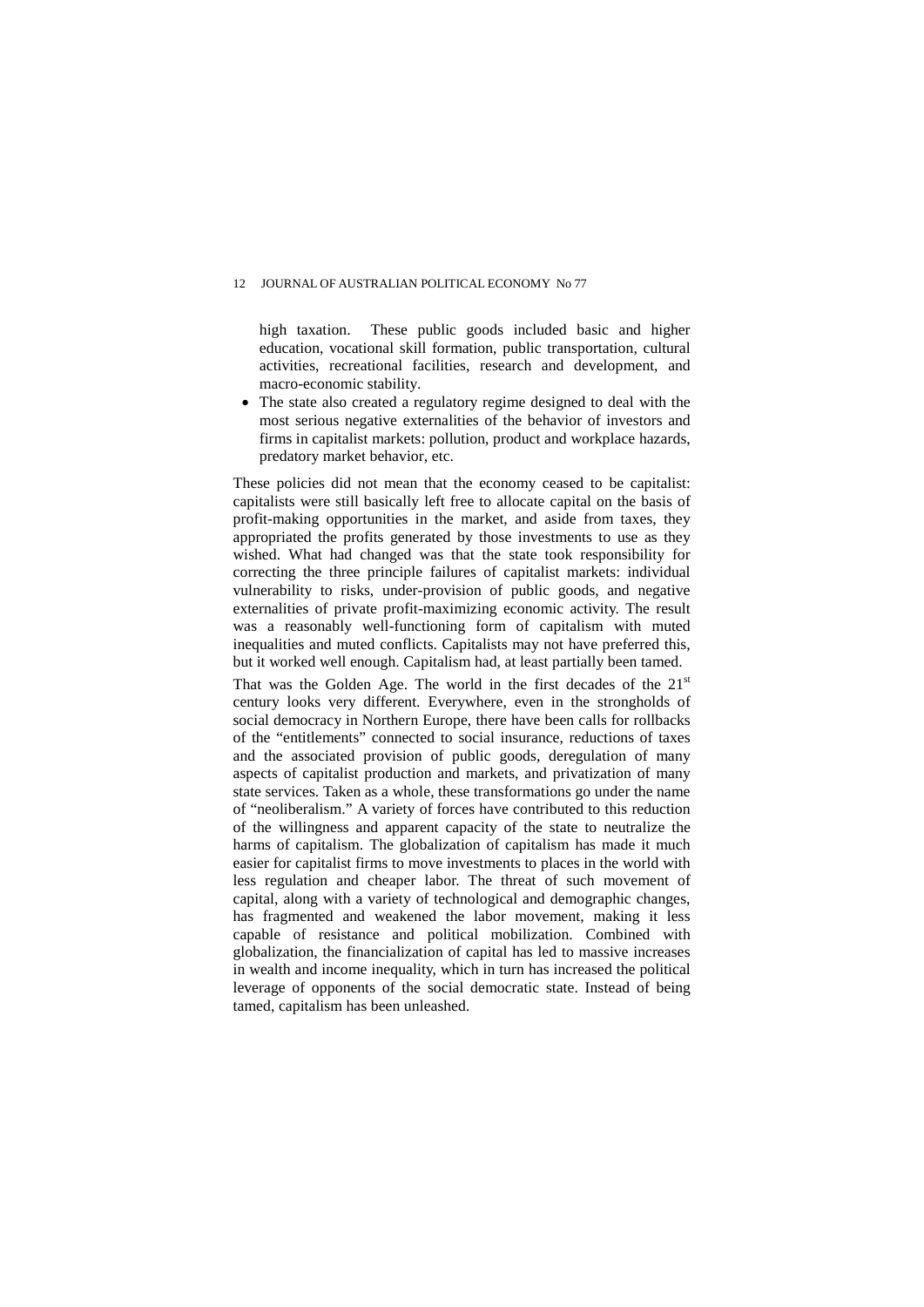Perhaps the three decades or so of the Golden Age were just an historical anomaly, a brief period in which favorable structural conditions and robust popular power opened up the possibility for the relatively egalitarian, social democratic model. Before that time capitalism was a rapacious system, and under neoliberalism it has become rapacious once again, returning to the normal state of affairs for capitalist systems. Perhaps in the long run capitalism is not tamable. Defenders of the idea of revolutionary ruptures with capitalism have always claimed that taming capitalism was an illusion, a diversion from the task of building a political movement to overthrow capitalism.

But perhaps things are not so dire. The claim that globalization imposes powerful constraints on the capacity of states to raise taxes, regulate capitalism and redistribute income is a politically effective claim because people believe it, not because the constraints are actually that narrow. In politics, the limits of possibility are always in part created by beliefs in the limits of possibility. Neoliberalism is an ideology, backed by powerful political forces, rather than a scientifically accurate account of the actual limits we face in making the world a better place. While it may be the case that the specific policies that constituted the menu of social democracy in the Golden Age have become less effective and need rethinking, taming capitalism remains a viable expression of anticapitalism.

#### **Escaping Capitalism**

One of the oldest responses to the onslaught of capitalism has been escape. Escaping capitalism may not have been crystallized into systematic anti-capitalist ideologies, but nevertheless it has a coherent logic:

Capitalism is too powerful a system to destroy. Truly taming capitalism would require a level of sustained collective action that is unrealistic, and anyway, the system as a whole is too large and complex to control effectively. The powers-that-be are too strong to dislodge and they will always co-opt opposition and defend their privileges. You can't fight city hall. *Le plus ça change le plus c'est le même chose* (French expression: the more things change, the more they stay the same). The best we can do is to try to insulate ourselves from the damaging effects of capitalism, and perhaps escape altogether its ravages in some sheltered environment. We may not be able to change the world at large, but we can remove ourselves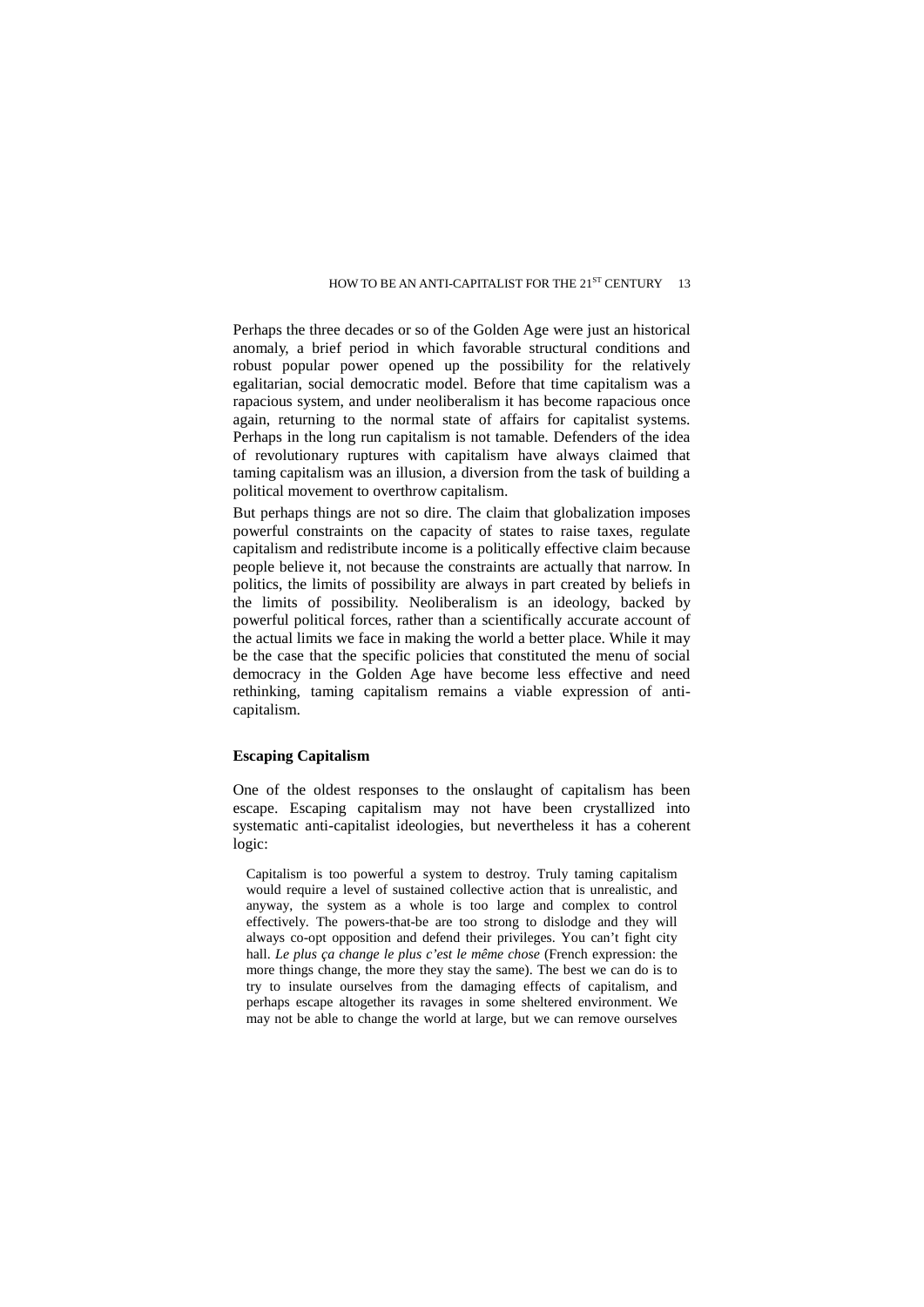from its web of domination and create our own micro-alternative in which to live and flourish.

This impulse to escape is reflected in many familiar responses to the harms of capitalism. The movement of farmers to the Western frontier in 19<sup>th</sup> century United States was, for many, an aspiration for stable, selfsufficient subsistence farming rather than production for the market. Escaping capitalism is implicit in the hippie motto of the 1960s, "turn on, tune in, drop out." The efforts by certain religious communities, such as the Amish, to create strong barriers between themselves and the rest of the society involved removing themselves as much as possible from the pressures of the market. The characterization of the family as a "haven in a heartless world" expresses the ideal of family as a noncompetitive social space of reciprocity and caring in which one can find refuge from the heartless competitive world of capitalism. And, in time-limited ways, escaping capitalism is even embodied in long distance hikes in the wilderness.

Escaping capitalism typically involves an avoidance of political engagement and certainly of collectively organized efforts at changing the world. Especially in the world today, escape is mostly an individualistic lifestyle strategy. And sometimes it is an individualistic strategy dependent on capitalist wealth, as in the stereotype of the successful Wall Street banker who decides to "give up the rat race" and move to Vermont to embrace a life of voluntary simplicity while living off of a trust fund amassed from capitalist investments.

Because of the absence of politics, it is easy to dismiss escaping capitalism as a form of anti-capitalism, especially when it reflects privileges achieved within capitalism itself. It is hard to treat the wilderness hiker who flies into a remote region with expensive hiking gear in order "to get away from it all," as a meaningful expression of opposition to capitalism. Still, there are examples of escaping capitalism which do bear on the broader problem of anti-capitalism. Intentional communities may be motivated by the desire to escape the pressures of capitalism, but sometimes they can also serve as models for more collective, egalitarian and democratic ways of living. Certainly cooperatives, which may be motivated mainly by a desire to escape the authoritarian workplaces and exploitation of capitalist firms, can also become elements of a broader challenge to capitalism. The D.I.Y. (Do It Yourself) movement and the "sharing economy" may be motivated by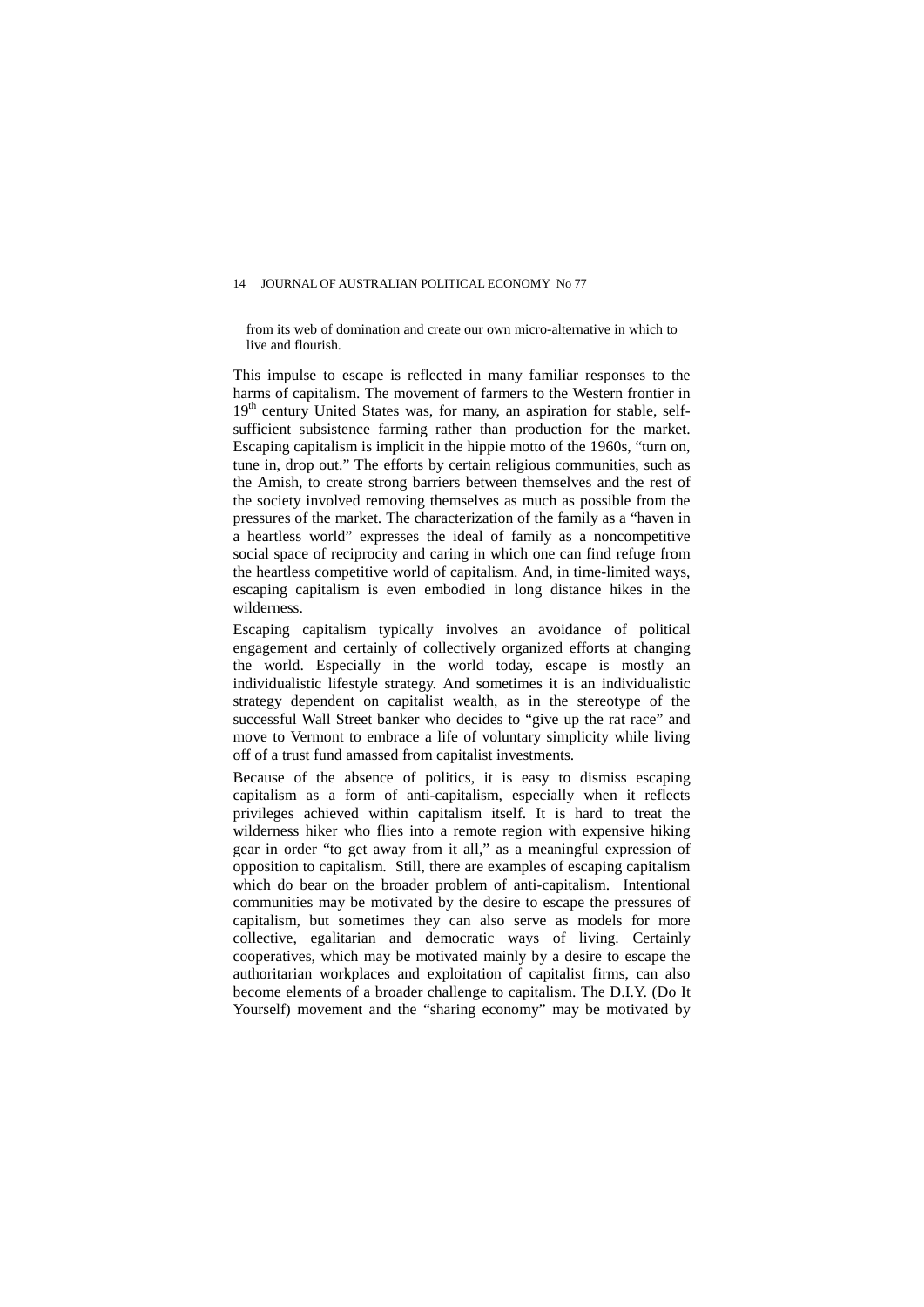stagnant individual incomes during a period of economic austerity, but it can also point to ways of organizing economic activity that is less dependent on market exchange. And more generally, the "life style" of voluntary simplicity can contribute to broader rejection of consumerism and the preoccupation with economic growth in capitalism.

#### **Eroding Capitalism**

The fourth form of anti-capitalism is the least familiar. It is grounded in the following idea:

All socio-economic systems are complex mixes of many different kinds of economic structures, relations and activities. No economy has ever been – or ever could be – purely capitalist. Capitalism as a way of organizing economic activity has three critical components: private ownership of capital; production for the market for the purpose of making profits; and employment of workers who do not own the means of production. Existing economic systems combine capitalism with a whole host of other ways of organizing the production and distribution of goods and services: directly by states; within the intimate relations of families to meet the needs of its members; through community-based networks and organizations; by cooperatives owned and governed democratically by their members; though nonprofit market-oriented organizations; through peer-to-peer networks engaged collaborative production processes; and many other possibilities. Some of these ways of organizing economic activities can be thought of as hybrids, combining capitalist and noncapitalist elements; some are entirely noncapitalist; and some are anti-capitalist. We call such a complex economic system "capitalist" when it is the case that capitalism is dominant in determining the economic conditions of life and access to livelihood for most people. That dominance is immensely destructive. One way to challenge capitalism is to build more democratic, egalitarian, participatory economic relations in the spaces and cracks within this complex system where this is possible, and to struggle to expand and defend those spaces.

The idea of eroding capitalism imagines that these alternatives have the potential, in the long run, of expanding to the point where capitalism is displaced from this dominant role. An analogy with an ecosystem in nature might help clarify this idea. Think of a lake. A lake consists of water in a landscape, with particular kinds of soil, terrain, water sources and climate. An array of fish and other creatures live in its water and various kinds of plants grow in and around it. Collectively, all of these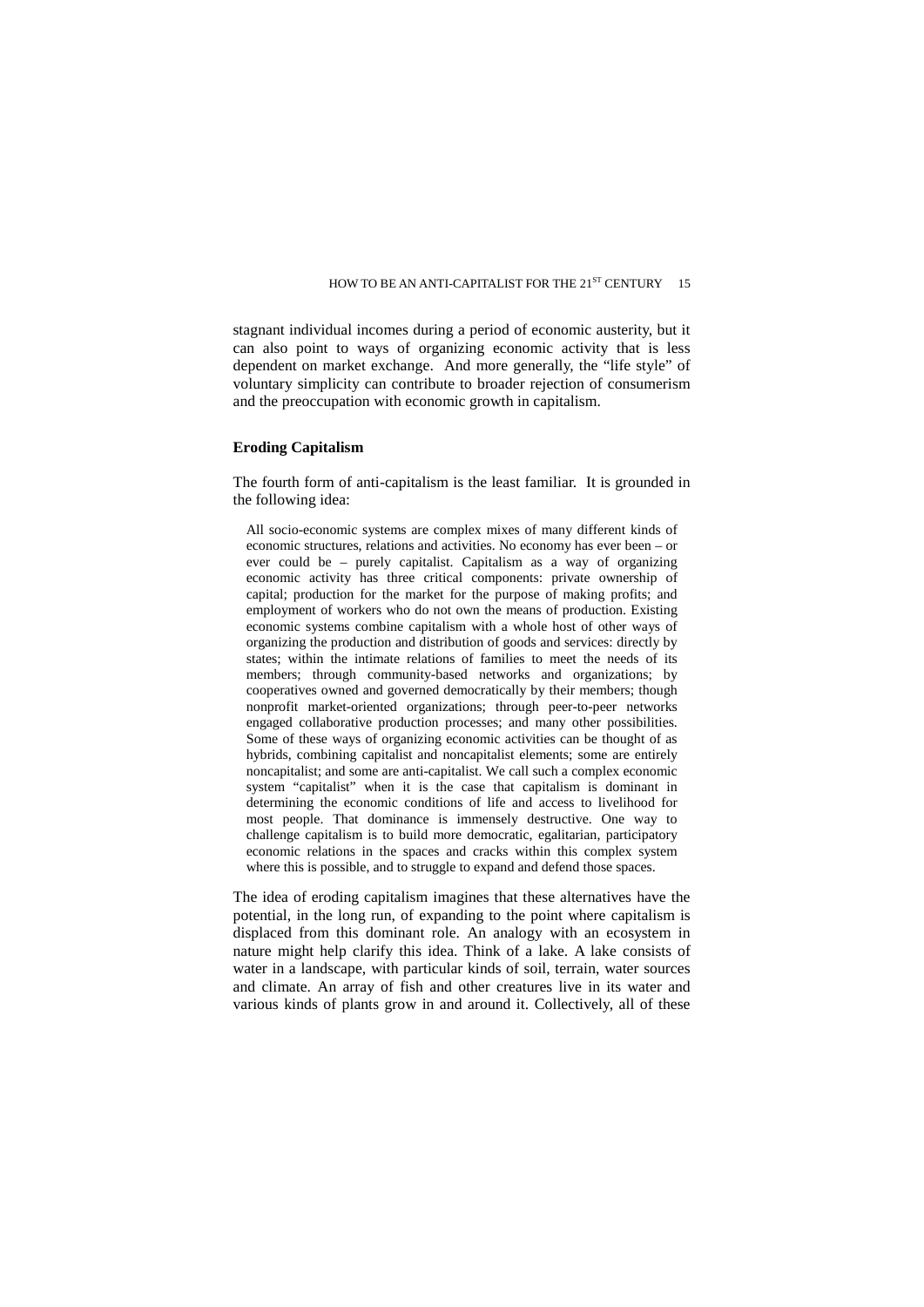elements constitute the natural ecosystem of the lake. (This is a "system" in that everything affects everything else within it, but it is not like the system of a single organism in which all of the parts are functionally connected in a coherent, tightly integrated whole. Social systems, in general, are better thought of as ecosystems of loosely connected interacting parts rather than as organisms in which all of the parts serve a function.) In such an ecosystem it is possible to introduce an alien species of fish, not "naturally" found in the lake. Some alien species will instantly get gobbled up. Others may survive in some small niche in the lake, but not change much about daily life in the ecosystem. But occasionally an alien species may thrive and eventually displace the dominant species. The strategic vision of eroding capitalism imagines introducing the most vigorous varieties of emancipatory species of noncapitalist economic activity into the ecosystem of capitalism, nurturing their development by protecting their niches, and figuring out ways of expanding their habitats. The ultimate hope is that eventually these alien species can spill out of their narrow niches and transform the character of the ecosystem as a whole.

This way of thinking about the process of transcending capitalism is rather like the typical stylized story told about the transition from precapitalist feudal societies in Europe to capitalism. Within feudal economies in the late Medieval period, proto-capitalist relations and practices emerged, especially in the cities. Initially this involved commercial activity, artisanal production under the regulation of guilds, and banking. These forms of economic activity filled niches and were often quite useful for feudal elites. As the scope of these market activities expanded they gradually became more capitalist in character and, in some places, more corrosive of the established feudal domination of the economy as a whole. Through a long, meandering process over several centuries, feudal structures ceased to dominate the economic life of some corners of Europe; feudalism had eroded. This process may have been punctuated by political upheavals and even revolutions, but rather than constituting a rupture in economic structures, these political events served more to ratify and rationalize changes that had already taken place within the socioeconomic structure.

The strategic vision of eroding capitalism sees the process of displacing capitalism from its dominant role in the economy in a similar way: alternative, noncapitalist economic activities emerge in the niches where this is possible within an economy dominated by capitalism; these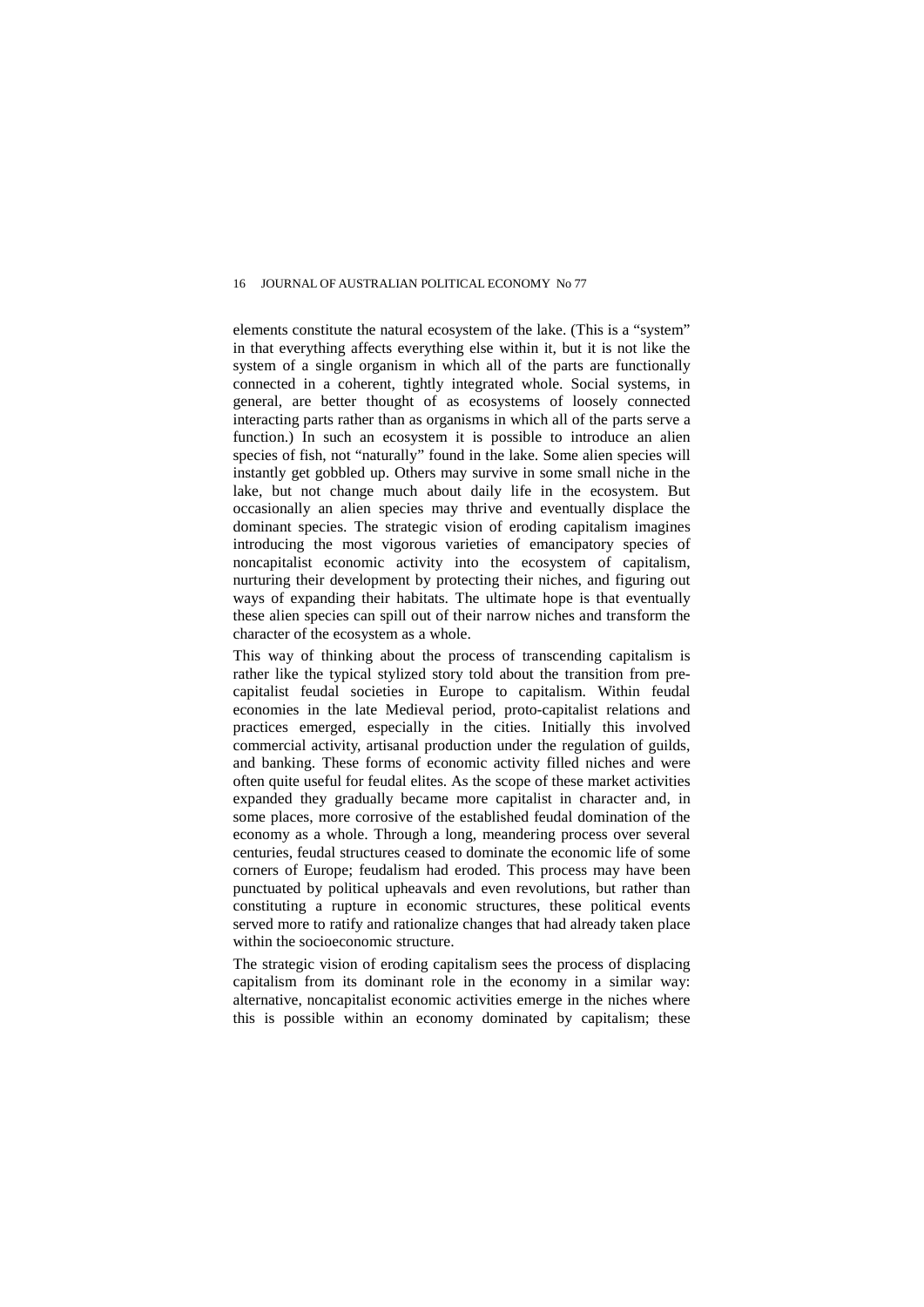activities grow over time, both spontaneously and, crucially, as a result of deliberate strategy; struggles involving the state take place, sometimes to protect these spaces, other times to facilitate new possibilities; and eventually, these noncapitalist relations and activities become sufficiently prominent in the lives of individuals and communities that capitalism can no longer be said to dominate the system as a whole.

This strategic vision is implicit in some currents of contemporary anarchism. If revolutionary socialism proposes that state power should be seized so that capitalism can be smashed, and social democracy argues that the capitalist state should be used to tame capitalism, anarchists have generally argued that the state should be avoided – perhaps even ignored – because in the end it can only serve as a machine of domination, not liberation. The only hope for an emancipatory alternative to capitalism – an alternative that embodies ideals of equality, democracy and solidarity – is to build it on the ground and work to expand its scope.

As a strategic vision, eroding capitalism is both enticing and far-fetched. It is enticing because it suggests that even when the state seems quite uncongenial for advances in social justice and emancipatory social change, there is still much that can be done. We can get on with the business of building a new world, not from the ashes of the old, but within the interstices of the old. It is far-fetched because it seems wildly implausible that the accumulation of emancipatory economic spaces within an economy dominated by capitalism could ever really displace capitalism, given the immense power and wealth of large capitalist corporations and the dependency of most people's livelihoods on the well-functioning of the capitalist market. Surely if non-capitalist emancipatory forms of economic activities and relations ever grew to the point of threatening the dominance of capitalism, they would simply be crushed.

Eroding capitalism is not a fantasy. But it is only plausible if it is combined with the social democratic idea taming capitalism. What is needed is a way of linking the bottom up, society-centered strategic vision of anarchism with the top-down, state-centered strategic logic of social democracy. *We need to tame capitalism in ways that make it more erodible, and erode capitalism in ways that make it more tamable*. One concept that will help us to link these two currents of anti-capitalist thinking is *real utopias.*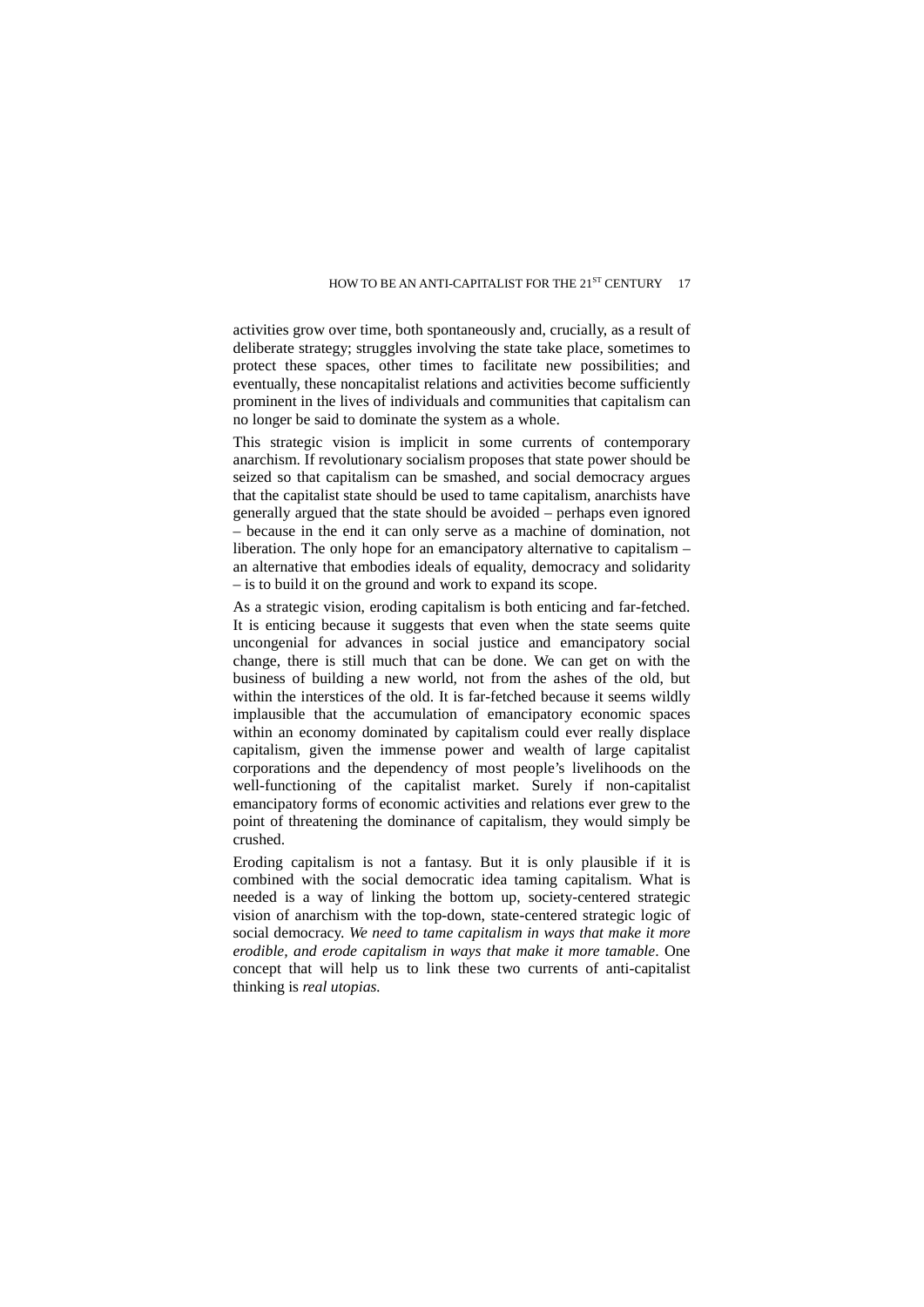# **Real Utopias**

Real Utopia is a self-contradictory expression. The word "utopia" was first concocted by Thomas More in 1516 by combining into "u" two Greek prefixes – *eu*, which means good, and *ou*, which means no – and placing this before the Greek word for place, *topos.* U-topia is thus the good place that exists in no place. It is a fantasy of perfection. How then can it be "real"? It may be realistic to seek improvements in the world, but not perfection. Indeed, the search for perfection can undermine the practical task of making the world a better place. As the saying goes, "the best is the enemy of the good." There is thus an inherent tension between the real and the utopian. It is precisely this tension which the idea of a "real utopia" is meant to capture. The point is to sustain our deepest aspirations for a just and humane world that does not exist while also engaging in the practical task of building alternatives that can be constructed in the world as it is that also prefigure the world as it could be and which help move us in that direction. Real utopias transform the no-where of utopia into the now-here of creating emancipatory alternatives of the world as it could be in the world as it is.



**Table 2: Four Strategic Logics of Anti-Capitalism** 

Real utopias can be found wherever emancipatory ideals are embodied in existing institutions and proposals for new institutional designs. They are both constitutive elements of a destination and a strategy. Here are a few examples.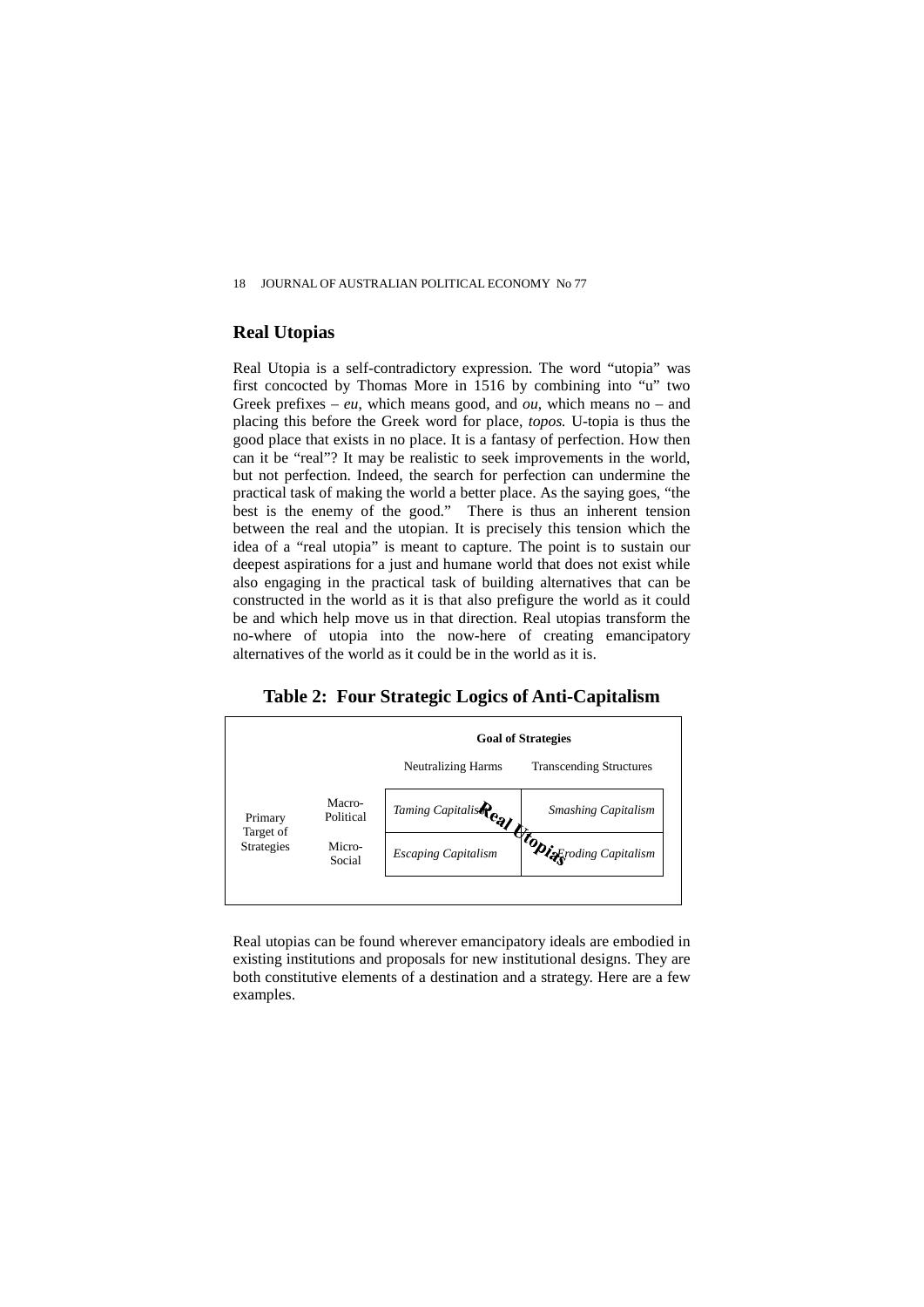# **Existing Institutions**

Worker cooperatives are a real utopia that emerged alongside the development of capitalism. Three important emancipatory ideals are equality, democracy and solidarity. All of these are obstructed in capitalist firms, where power is concentrated in the hands of owners and their surrogates, internal resources and opportunities are distributed in a grossly unequal manner, and competition continually undermines solidarity. In a worker owned cooperative, all of the assets of the firms are jointly owned by the employees themselves who also govern the firm in a one-person-one-vote democratic manner. In a small cooperative this democratic governance can be organized in the form of general assemblies of all members; in larger cooperatives the workers elect boards of directors to oversee the firm. Worker cooperatives may also embody more capitalistic features: they may, for example, hire temporary workers or be inhospitable to potential members of particular ethnic or racial groups. Cooperatives, therefore, often embody quite contradictory values. Nevertheless, they have the potential to contribute to eroding the dominance of capitalism when they expand the economic space within which anti-capitalist emancipatory ideals can operate. Clusters of worker cooperatives could form networks; with appropriate forms of public support, those networks could extend and deepen to constitute a cooperative market sector; that sector could – under possible circumstances – expand to rival the dominance of capitalism.

Public libraries are another kind of real utopia. This might at first glance seem like an odd example. Libraries are, after all, a durable institution found in all capitalist societies. In the United States, the vast public library system was to a significant extent founded by Andrew Carnegie, one of the ruthless "robber barons" of the Gilded Age. He was certainly no anticapitalist and, if anything, saw his philanthropic support of libraries as a way of strengthening capitalism as a system. Nevertheless, Libraries embody principles of access and distribution which are profoundly anticapitalist. Consider the sharp difference between the ways a person acquires access to a book in a bookstore and in a library. In a bookstore you look for the book you want on a shelf, check the price, and if you can afford it and you want it sufficiently, you go to the cashier, hand over the required amount of money and then leave with the book. In a library you go to the shelf (or more likely these days, to a computer terminal) to see if the book is available, find your book, go to the check-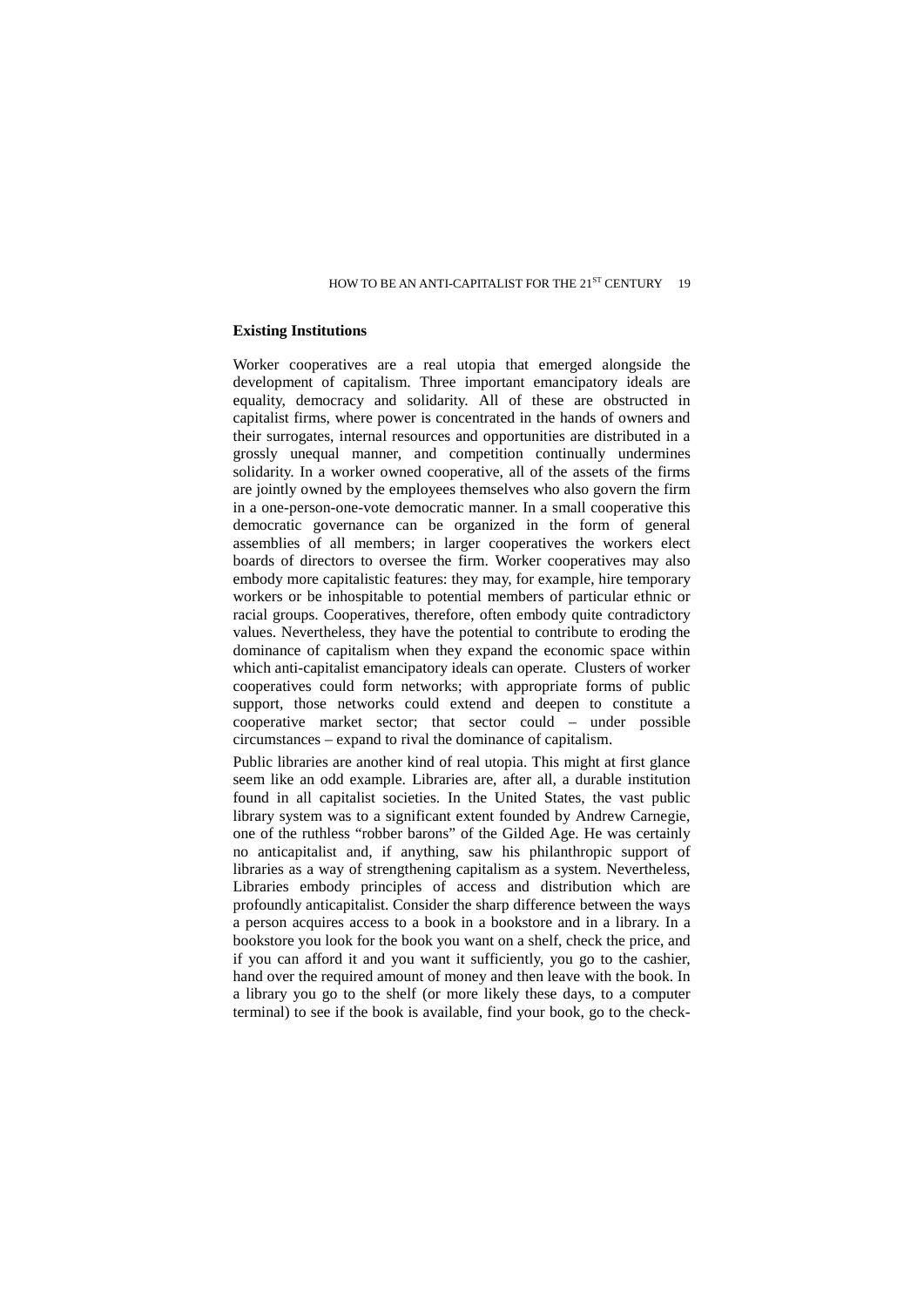out counter, show your library card, and leave with the book. If the book is already checked out, you get put on a waiting list. In a bookstore the distribution principle is "to each according to ability to pay"; in a public library the principle of distribution is "to each according to need". What is more, in the library, if there is an imbalance between supply and demand, the amount of time one has to wait for the book increases; books in scarce supply are rationed by time, not by price. A waiting list is a profoundly egalitarian device: a day in everyone's life is treated as morally equivalent. A well-resourced library will treat the length of the waiting list as a signal that more copies of a particular book need to be ordered. Libraries can also become multipurpose public amenities, not simply repositories of books. Good libraries provide public space for meetings, sometimes venues for concerts and other performances, and a congenial gathering place for people. Of course, libraries can also be exclusionary zones that are made inhospitable to certain kinds of people. They can be elitist in their budget priorities and their rules. Actual libraries may thus reflect quite contradictory values. But, insofar as they embody emancipatory ideals of equality, democracy and community, libraries are a real utopia.

A final example of an actually-existing real utopia are the new forms of peer-to-peer collaborative production that have emerged in the digital era. Perhaps the most familiar example is Wikipedia. Within a decade of its founding, Wikipedia destroyed a 300-year-old market in encyclopedias. It is impossible to produce a commercially viable, general purpose encyclopedia any longer. Wikipedia is produced in a completely non-capitalist way by a few hundred-thousand unpaid editors around the world contributing to the global commons and making it freely available to everybody. It is funded through a kind of gift economy which provides the necessary infrastructural resources. Wikipedia is filled with problems – some entries are wonderful, others terrible – but it is an extraordinary example of cooperation and collaboration on a very large scale that is highly productive and organized on a non-capitalist basis. There are many other examples in the digital world. If we imagine this model of collaboration being extended into the world of production of goods, not just information, then it is possible to imagine p2p collaborative production encroaching on the dominance of capitalism.

# **Proposals**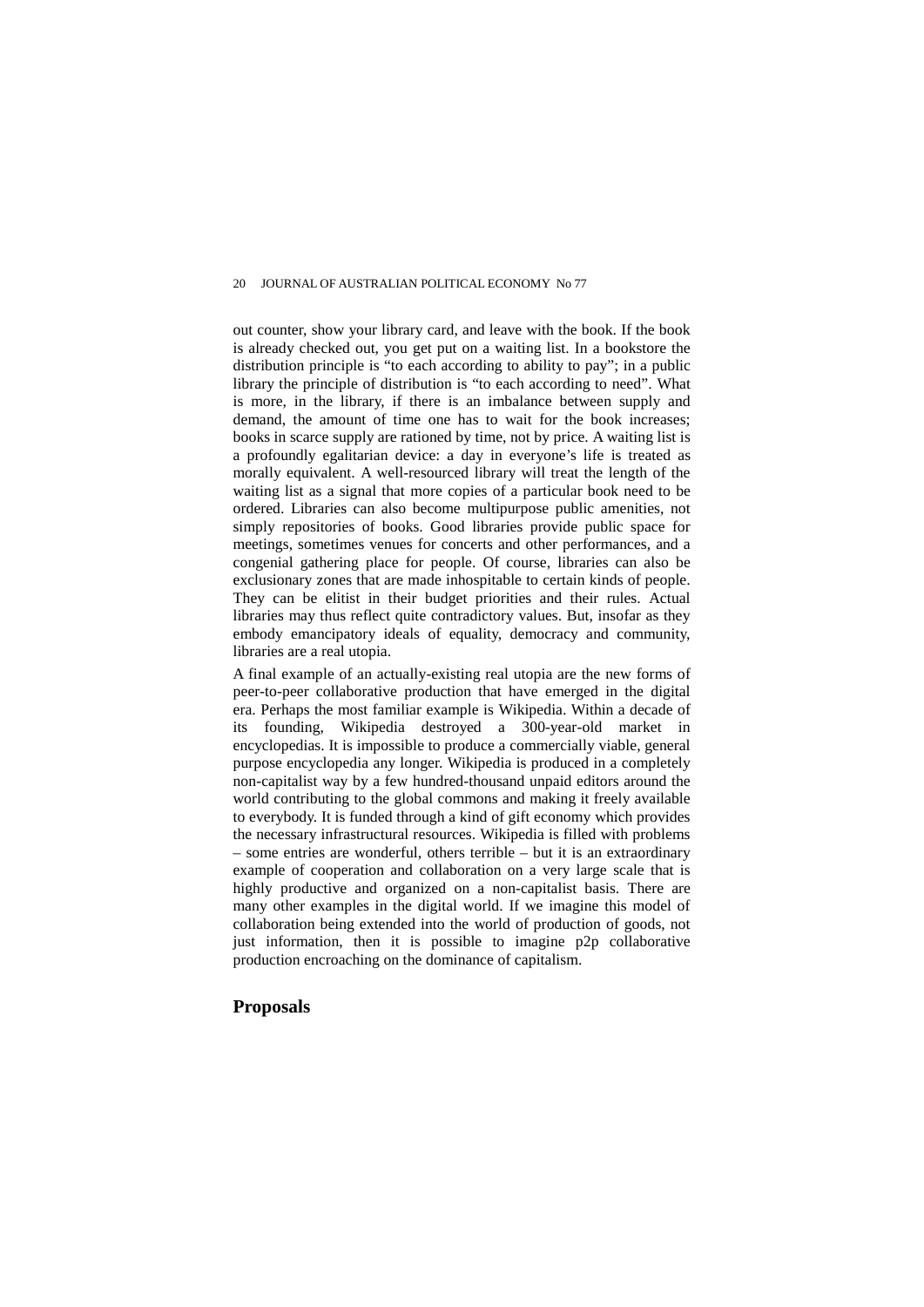Real utopias can also be found in proposals for social change and state policies, not just in actually existing institutions. This is the critical role of real utopias in long-term political strategies for social justice and human emancipation. Two examples are unconditional basic income and tax-funded journalism vouchers for a democratic media system.

Unconditional basic income simply gives everyone, without conditions, a flow of income sufficient to cover basic needs. It provides for a modest, but culturally respectable, no-frills standard of living. In doing so it also solves the problem of hunger among the poor, but does so in ways that puts in place a building block of an emancipatory alternative. Unconditional basic income directly tames one of the harms of capitalism – poverty in the midst of plenty. But it also expands the potential for a long term erosion of the dominance of capitalism by channeling resources towards non-capitalist forms of economic activity. Consider the effects of basic income on worker cooperatives. One of the reasons worker cooperatives are often fragile is that they have to generate sufficient income not merely to cover the material costs of production but also to provide a basic income for their members. If a basic income were guaranteed independently of the market success of the cooperative, worker cooperatives would become much more robust. This would also mean that they would be less risky for loans from banks. Thus, somewhat ironically, an unconditional basic income would help solve a credit market problem for cooperatives. It would also underwrite a massive increase of participation in p2p collaborative production and many other productive activities that do not themselves generate market income for participants.

Tax-funded journalism vouchers are one way of solving the problem faced by democracies within capitalist systems: the domination of news media by large capitalist corporations. Democracy requires vibrant, high quality news media that is autonomous from centers of power. A media system dominated by capitalist corporation violates this requirement. Robert McChesney has proposed the idea of giving every tax-payer an annual tax-financed voucher that can only be used to support nonprofit news journalism organizations. Various criteria would need to be established to certify that a news organization was in fact a legitimate candidate for these vouchers. The critical issue is that the organization should be non-profit and that it actually produces news, but other criteria could be added. Such a system has the advantage over directly funded public sector news because it would have autonomy from the state. The